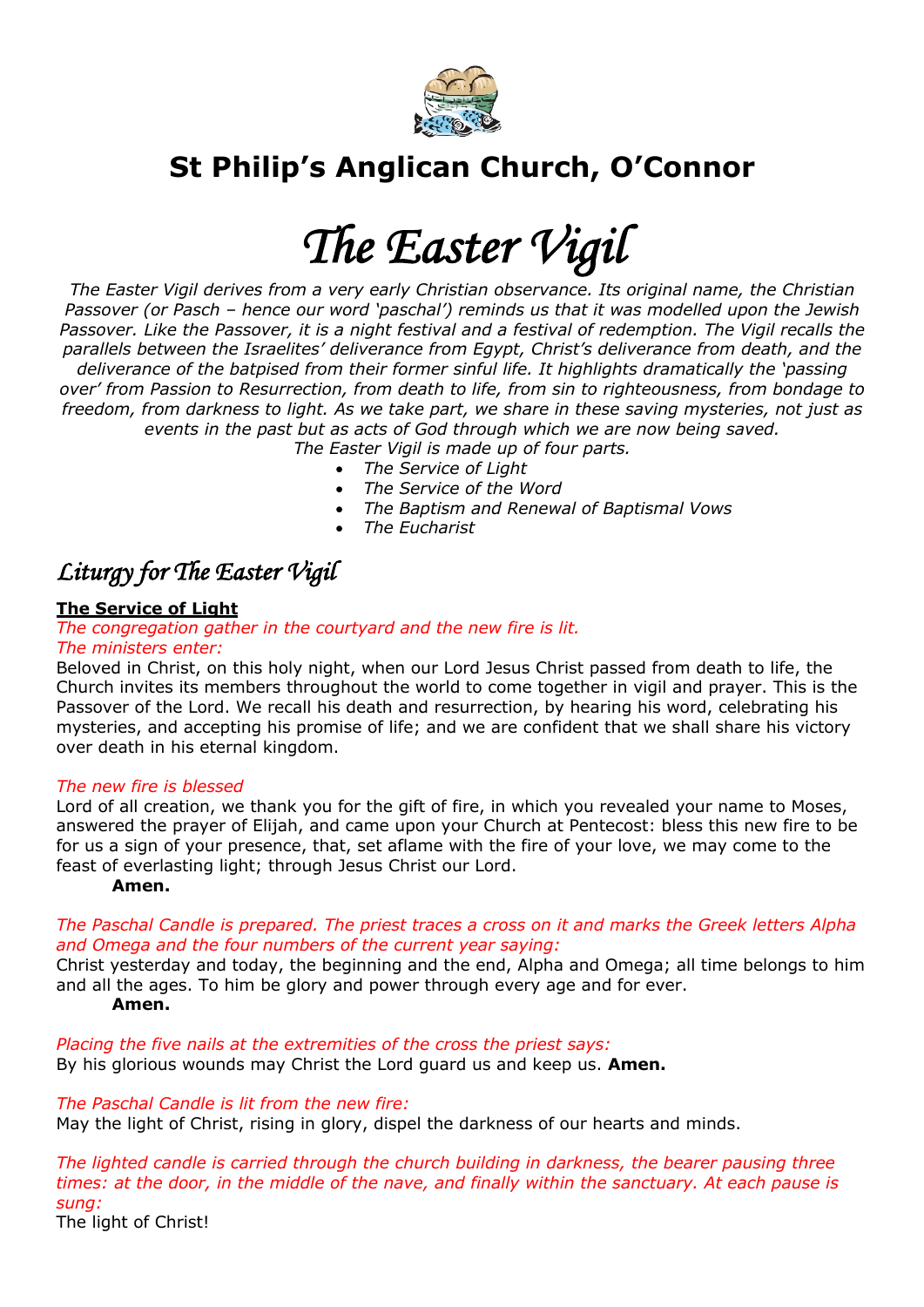### **Thanks be to God.**

*The candles carried by the congregation are lit from the Paschal candle which is then set in its place. It is censed by the priest, the congregation sit and the Exsultet is sung, during which the congregation responds:*

The Lord be with you. **And also with you.** Lift up your hearts. **We lift them to the Lord.** Let us give thanks to the Lord our God. **It is right to give our thanks and praise.**

Ministry of the Word

Dear friends in Christ, in this our solemn vigil, let us listen to God's word, recalling how God saved his people throughout history, and in the fullness of time sent his own Son to be our Redeemer who is alive and reigns with you, in the power of the Holy Spirit, now and for ever. **Amen.**

**First reading** from the book of Genesis 1:1 – 2:4a

Psalm 33 *Response:* **The earth is full of the goodness of the Lord.**

Upright is the word of the Lord, and all his works are trustworthy. He loves justice and right;

of the kindness of the Lord the earth is full.

#### *R.* **The earth is full of the goodness of the Lord.**

By the word of the Lord the heavens were made; by the breath of his mouth all their host. He gathers the waters of the sea as in a flask; in cellars he confines the deep.

#### *R.* **The earth is full of the goodness of the Lord.**

Blessed the nation whose God is the Lord, the people he has chosen for his own inheritance. From heaven the Lord looks down; he sees all humanity.

# *R.* **The earth is full of the goodness of the Lord.**

Our soul waits for the Lord, who is our help and our shield. May your kindness, O Lord, be upon us who have put our hope in you.

#### *R.* **The earth is full of the goodness of the Lord.**

Let us pray

Creator God, you made us wonderfully in your own image, and yet more wonderfully restored the dignity of human nature: grant that, as your Son, our Lord Jesus Christ, was made in human form so we may be made partakers of divine life; through the same Jesus Christ our Lord. **Amen.** 

**Second reading** from the book of Genesis 22:1-18

# Psalm 16 **Response: You are my inheritance, O Lord.**

O Lord, my allotted portion and my cup, you it is who hold fast my lot. I set the Lord ever before me; with him at my right hand I shall not be disturbed.

#### *R.* **You are my inheritance, O Lord.**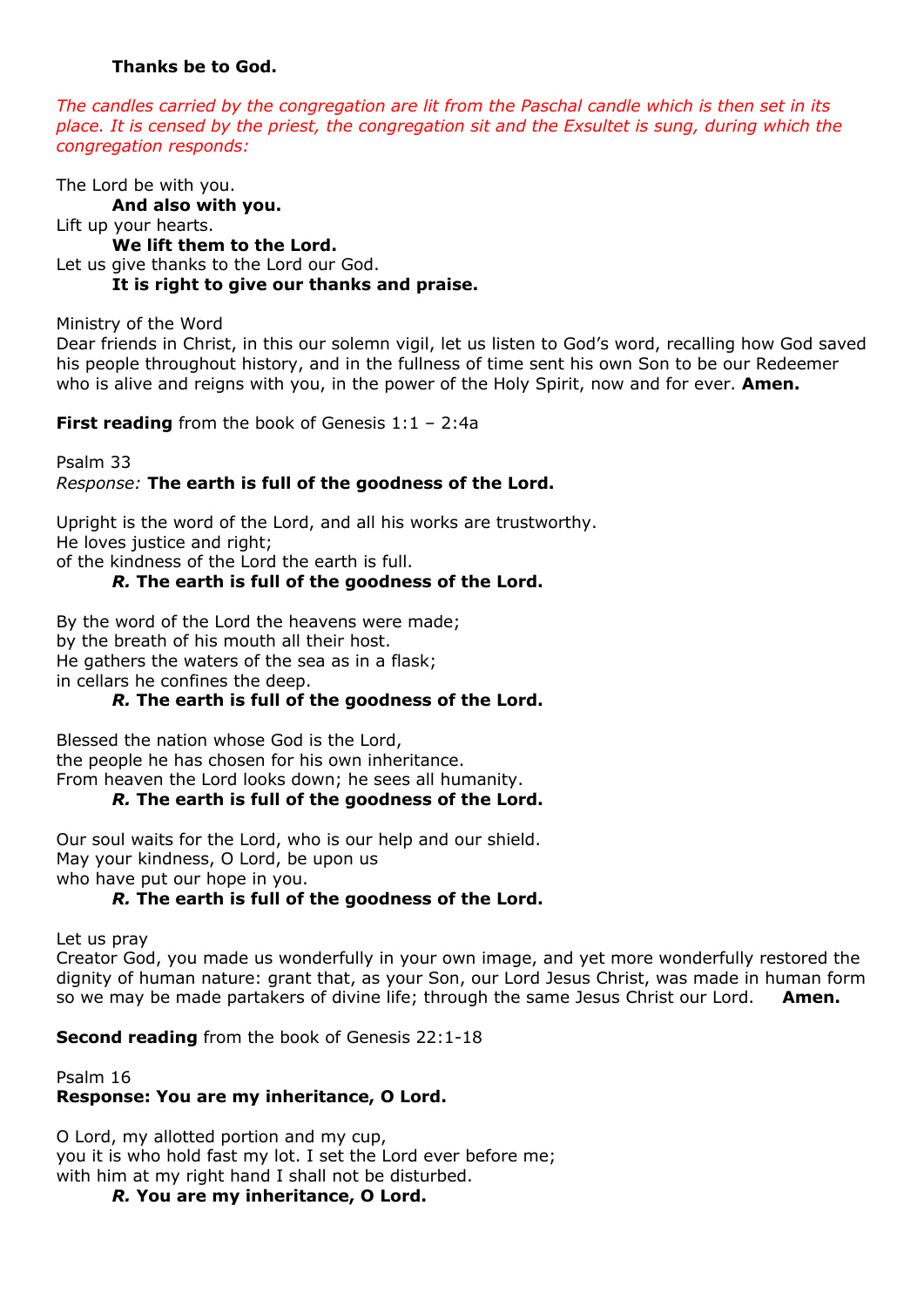Therefore my heart is glad and my soul rejoices, my body, too, abides in confidence; because you will not abandon my soul to the netherworld, nor will you suffer your faithful one to undergo corruption.

#### *R***. You are my inheritance, O Lord.**

You will show me the path to life, fullness of joys in your presence, the delights at your right hand forever.

# *R.* **You are my inheritance, O Lord.**

Let us pray

God of our ancestors, whose chosen servant Abraham faithfully obeyed your call and rejoiced in your promise that, in him, all the families of the earth should be blessed: give us faith like his, that, in us, your promises may be fulfilled; through Christ our Lord.

**Amen.**

**Third reading** from the book of Exodus 14:10-31; 15: 20-21

#### Psalm Exodus 15 **Response: Let us sing to the Lord; he has covered himself in glory.**

I will sing to the Lord, for he is gloriously triumphant; horse and chariot he has cast into the sea. My strength and my courage is the Lord, and he has been my saviour. He is my God, I praise him; the God of my father, I extol him.

# *R.* **Let us sing to the Lord; he has covered himself in glory.**

The Lord is a warrior, the Lord is his name! Pharaoh's chariots and army he hurled into the sea; the elite of his officers were submerged in the Red Sea.

# *R.* **Let us sing to the Lord; he has covered himself in glory.**

The flood waters covered them, they sank into the depths like a stone. Your right hand, O Lord, magnificent in power, your right hand, O Lord, has shattered the enemy.

# *R.* **Let us sing to the Lord; he has covered himself in glory.**

You brought in the people you redeemed and planted them on the mountain of your inheritance the place where you made your seat, O Lord, the sanctuary, Lord, which your hands established. The Lord shall reign forever and ever.

# *R.* **Let us sing to the Lord; he has covered himself in glory.**

Let us pray

Lord God our redeemer, who heard the cry of your people and sent your servant Moses to lead them out of slavery: free us from the tyranny of sin and death; and by the leading of your Spirit bring us to our promised land; through Christ our Lord.

**Amen.**

**Fourth reading** from the book of the prophet Isaiah 54:5-14

Psalm 30 **Response: I will praise you, Lord, for you have rescued me.**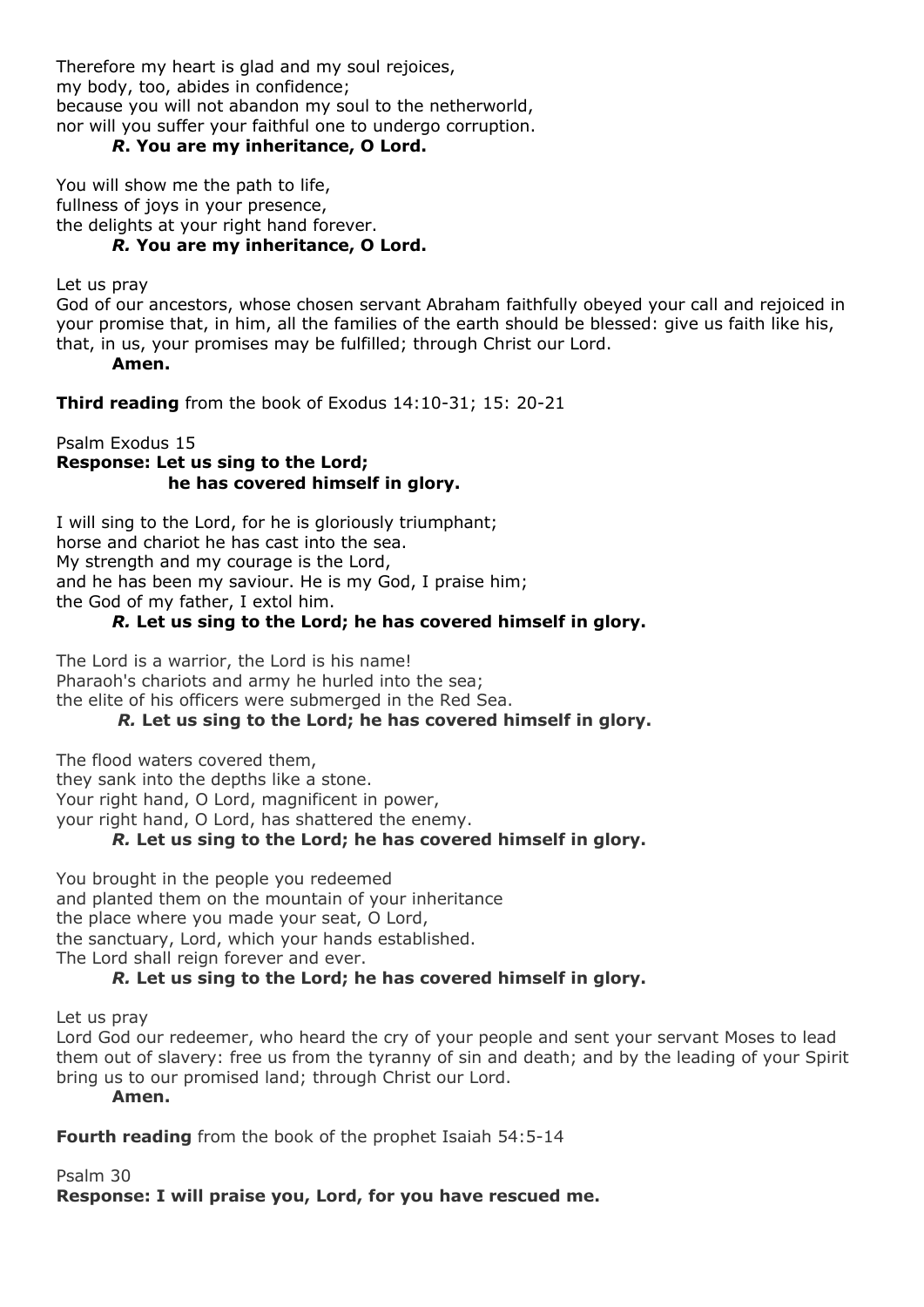I will extol you, O Lord, for you drew me clear and did not let my enemies rejoice over me. O Lord, you brought me up from the netherworld; you preserved me from among those going down into the pit.

# *R.* **I will praise you, Lord, for you have rescued me.**

Sing praise to the Lord, you his faithful ones, and give thanks to his holy name. For his anger lasts but a moment; a lifetime, his good will. At nightfall, weeping enters in, but with the dawn, rejoicing.

#### *R.* **I will praise you, Lord, for you have rescued me.**

Hear, O Lord, and have pity on me; O Lord, be my helper. You changed my mourning into dancing; O Lord, my God, forever will I give you thanks.

# *R.* **I will praise you, Lord, for you have rescued me.**

Let us pray

God of steadfast love, in Christ you made a new covenant of peace with your people: fill your Church with the knowledge of your compassion, that we may proclaim with joy the good news of your mercy and forgiveness, through Christ our Lord. **Amen.**

**Fifth reading** from the book of the prophet Isaiah 55:1-11

Psalm Isaiah 12 Response: **You will draw water joyfully from the springs of salvation.**

God indeed is my saviour; I am confident and unafraid. My strength and my courage is the Lord, and he has been my saviour. With joy you will draw water at the fountain of salvation.

#### *R.* **You will draw water joyfully from the springs of salvation.**

Give thanks to the Lord, acclaim his name; among the nations make known his deeds, proclaim how exalted is his name.

#### *R.* **You will draw water joyfully from the springs of salvation.**

Sing praise to the Lord for his glorious achievement; let this be known throughout all the earth. Shout with exultation, O city of Zion, for great in your midst is the Holy One of Israel!

#### *R.* **You will draw water joyfully from the springs of salvation.**

Let us pray.

O God, by the power of your Word you have created all things, and by your Spirit you renew the earth: give now the water of life to those who thirst for you, that they may bring forth abundant fruit in your glorious kingdom; through Christ your Lord. **Amen.**

**Sixth reading** from the book of the prophet Ezekiel 36:24-28

Psalm 42 Response: **Like a deer that longs for running streams, my soul longs for you, my God.**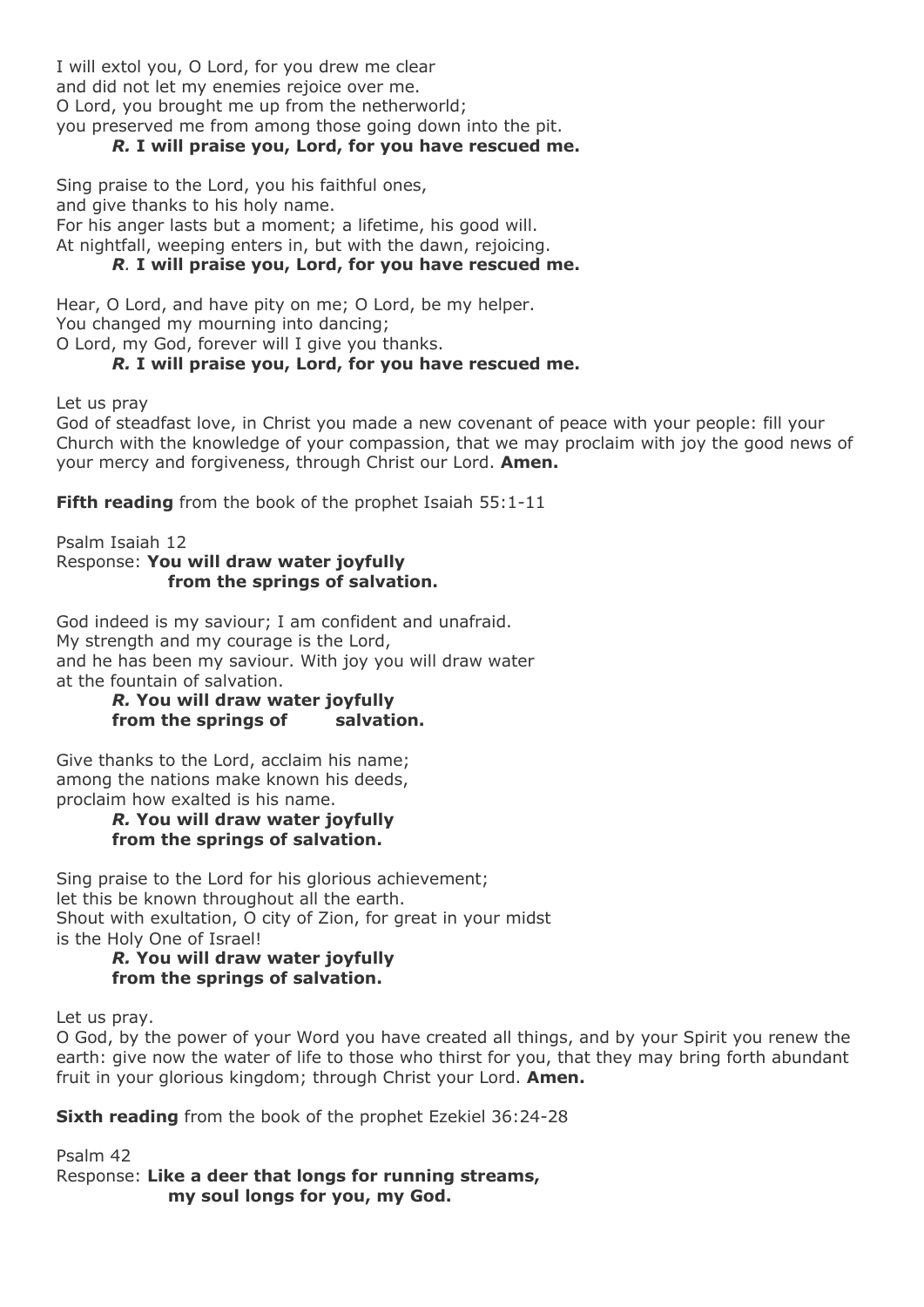Athirst is my soul for God, the living God. When shall I go and behold the face of God?

# *R.* **Like a deer that longs for running streams, my soul longs for you, my God.**

I went with the throng and led them in procession to the house of God, Amid loud cries of joy and thanksgiving, with the multitude keeping festival.

#### *R.* **Like a deer that longs for running streams, my soul longs for you, my God.**

Send forth your light and your fidelity; they shall lead me on and bring me to your holy mountain, to your dwelling-place.

*R.* **Like a deer that longs for running streams, my soul longs for you, my God.**

Then will I go in to the altar of God, the God of my gladness and joy; then will I give you thanks upon the harp, O God, my God! *R.* **Like a deer that longs for running streams, my soul longs for you, my God.**

Let us pray.

Living God, by the power of your Holy Spirit you give to your faithful people new life in the water of baptism. Guide and strengthen us by that same Spirit, that we who are born again may serve you in faith and love, and grow into the full stature of your Son Jesus Christ; who is alive and reigns with you and the Holy Spirit, one God, now and for ever.

**Amen.**

*Pause for silent prayer.*

#### *The lights in the church are turned on, we extinguish our candles and the Gloria is said.*

**Glory to God in the highest, and peace to God's people on earth. Lord God heavenly King, almighty God and Father, we worship you, we give you thanks, we praise you for your glory. Lord Jesus Christ, only Son of the Father, Lord God, Lamb of God, you take away the sin of the world: have mercy on us; you are seated at the right hand of the Father: receive our prayer. For you alone are the Holy One, you alone are the Lord, you alone are the Most High Jesus Christ, with the Holy Spirit, in the glory of God the Father. Amen.**

Let us pray that we may live Christ's risen life.

Lord of all life and power, who through the mighty resurrection of your Son overcame the old order of sin and death to make all things new in him: grant that we, being dead to sin and alive to you in Christ Jesus, may reign with him in glory; to whom with you and the Holy Spirit be praise and honour, glory and might, now and for ever.

**Amen.**

**New Testament Reading** Romans 6:3-11 *At the end of the reading:* Hear the word of the Lord. **Thanks be to God**.

The Gradual Alleluia, alleluia, alleluia. **Alleluia, alleluia, alleluia.**

Give thanks to the Lord, for he is good, for his mercy endures for ever.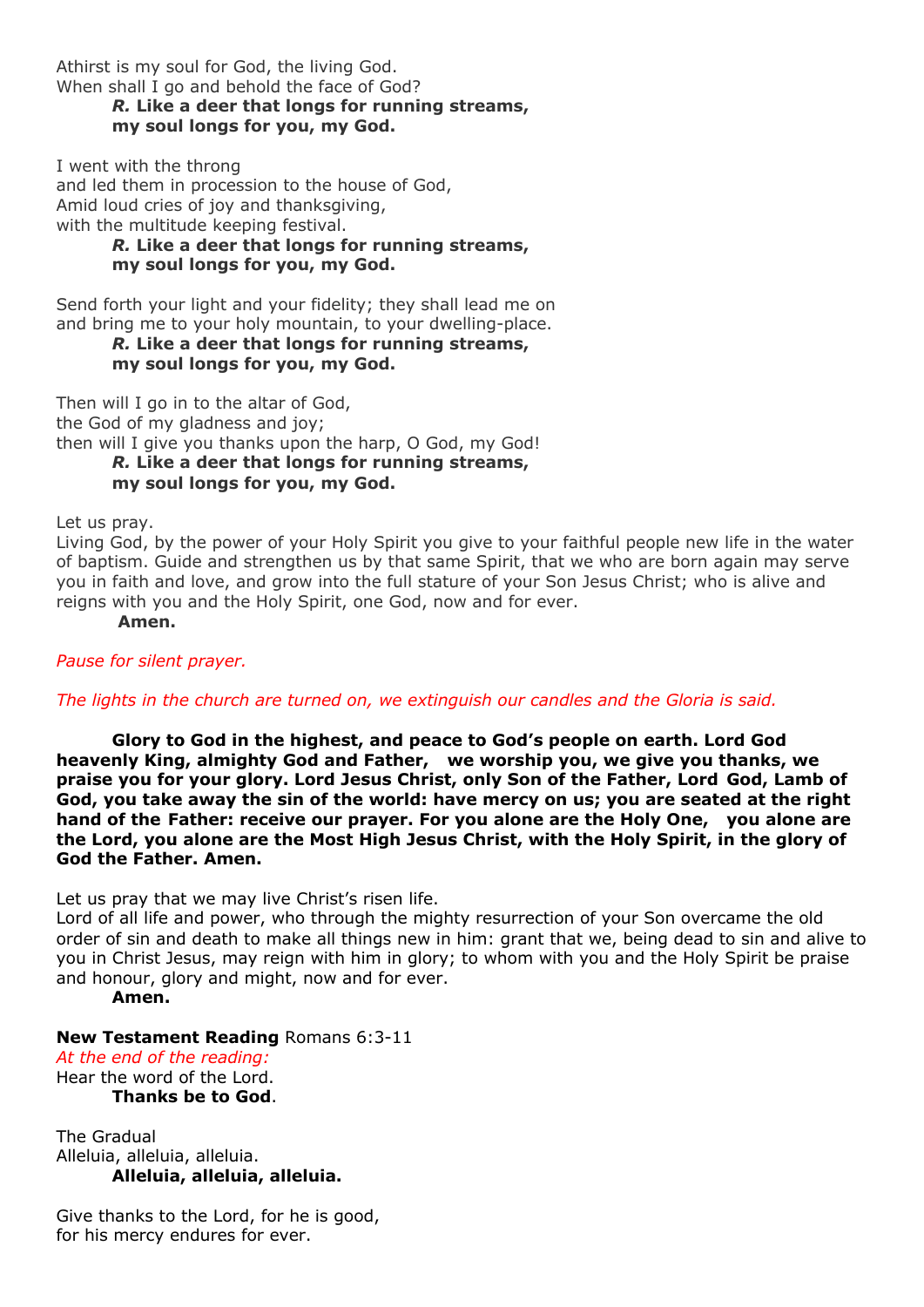Let the house of Israel say, "His mercy endures for ever." **Alleluia, alleluia, alleluia.**

The right hand of the Lord has struck with power; the right hand of the Lord is exalted. I shall not die, but live, and declare the works of the Lord. **Alleluia, alleluia, alleluia.**

The stone the builders rejected has become the cornerstone. By the Lord has this been done; it is wonderful in our eyes. **Alleluia, alleluia, alleluia.**

The Lord be with you. **And also with you.** Hear the Gospel of our Lord Jesus Christ according to Matthew*.* **Glory to you Lord Jesus Christ.**

#### *At the end of the Gospel.*

For the Gospel of the Lord, **praise to you Lord Jesus Christ.**

The Sermon

8.

Renewal of Baptismal Vows *The ministers process to the font with the Paschal candle. The people's candles or tapers are lit again. The priest says to the congregation*

Dear friends, in baptism through the mystery of Christ's death and resurrection, we have died and been buried with Christ, so that we may rise with him to new life. Now that we have completed the observance of Lent, let us renew the promises made in our baptism, when we rejected the devil and all his works, and promised to serve God faithfully as members of his holy catholic Church.

#### *Water is poured into the font and the priest says:*

We thank you, heavenly Father, for the gift of water. Your Holy Spirit moved over the waters in the beginning of creation. Through water you led the children of Israel out of slavery in Egypt into the land of promise. In water your Son Jesus received the baptism of John and was anointed by the Holy Spirit as the Messiah.

We thank you heavenly Father, for the water of baptism, in which we are buried with Christ in his death that we may share in his resurrection, and through which we are renewed by the Holy Spirit. Therefore, in joyful obedience to your Son, we make disciples of all nations, and baptise them in the name of the Father, and of the Son, and of the Holy Spirit. **Amen.**

#### **Springs of water, bless the Lord. Give glory and praise to our God, who lives and reigns for ever!**

#### *The priest asks the congregation*

Do you believe in God the Father, who made the world? **I believe and trust in him.**

Do you believe and trust in his Son, Jesus Christ, who redeemed our human race?

#### **I believe and trust in him.**

Do you believe and trust in his Holy Spirit, who gives life to the people of God?

**I believe and trust in him.**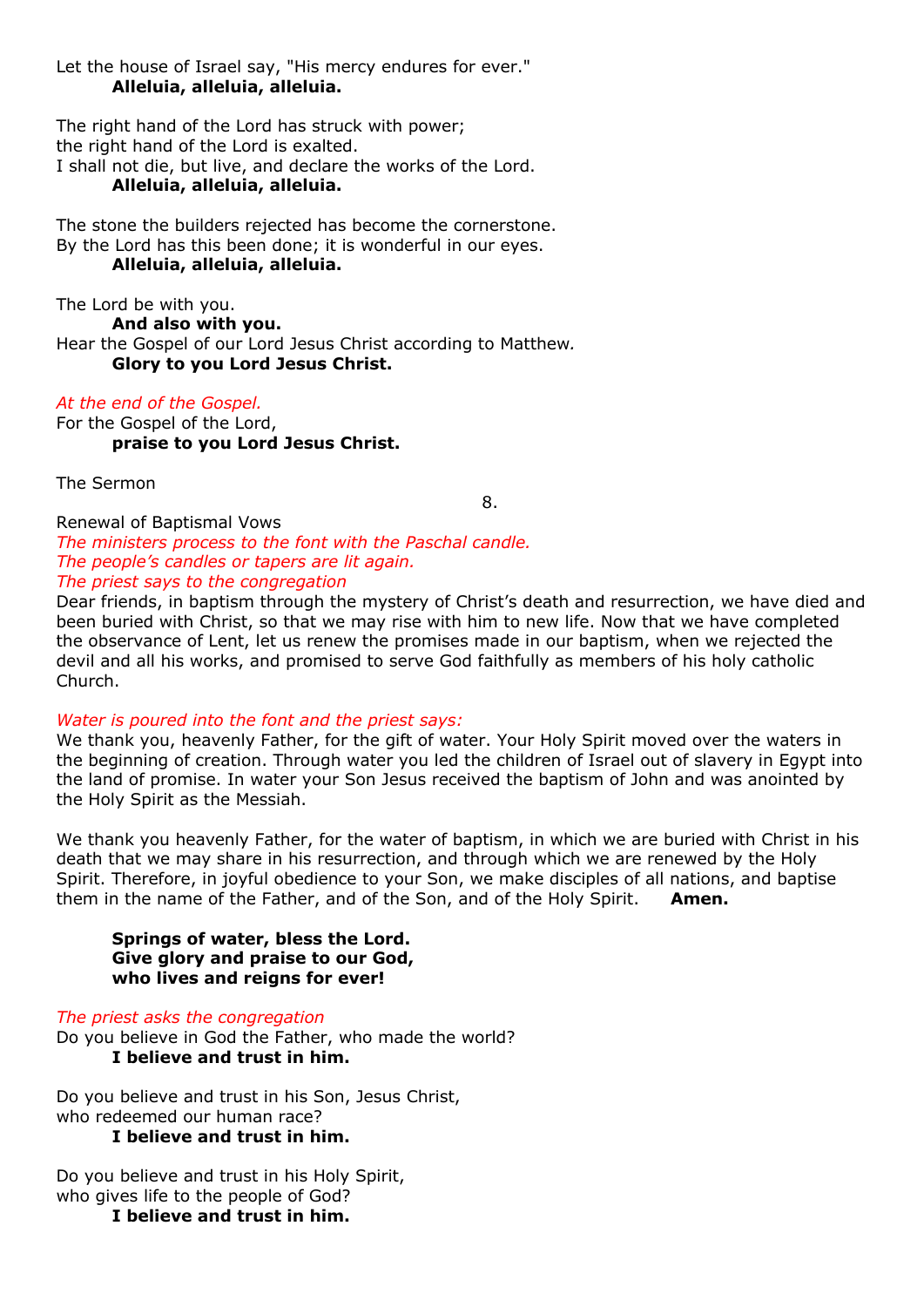#### This is the faith of the church **This is our faith. We believe and trust in one God, Father, Son and Holy Spirit.**

Do you reaffirm your renunciation of evil and renew your commitment to Jesus Christ? **I do.**

Will you continue in the apostles' teaching and fellowship, in the breaking of bread, and in the prayers? **I will, with God's help.**

Will you persevere in resisting evil, and, when you fail, repent and return to the Lord? **I will, with God's help.**

Will you proclaim by word and example the good news of God in Christ?

# **I will, with God's help.**

Will you seek to serve Christ by loving your neighbour as yourself? **I will, with God's help.**

Will you work and pray for justice and peace among all people and respect the dignity of every human being?

#### **I will, with God's help.**

*The congregation is sprinkled with water from the font.*  Water of life cleanse and refresh us, raise us to life in Christ Jesus.

> **Water of life cleanse and refresh us, raise us to life in Christ Jesus.**

All you who thirst come to the water, where you will never be thirsty again.

**Water of life cleanse and refresh us, raise us to life in Christ Jesus.**

May Almighty God, the Father of our Lord Jesus Christ, who has given us a new birth by water and the Holy Spirit, and bestowed upon us the forgiveness of sins, keep us in eternal life by his grace, in Christ Jesus our Lord.

#### **Amen**

*The Greeting of Peace* We are the body of Christ. **His Spirit is with us.** The peace of the Lord, crucified and risen be always with you. **And also with you.** Let us offer each other the sign of peace.

The Offertory Blessed are you, Lord, God of all creation. Through your goodness we have these gifts to share. Accept and use our offerings for your glory and for the service of your kingdom.

#### **Blessed be God for ever.**

The Great Thanksgiving The Lord be with you. **And also with you.** Lift up your hearts. **We lift them to the Lord.** Let us give thanks to the Lord our God. **It is right to give our thanks and praise.**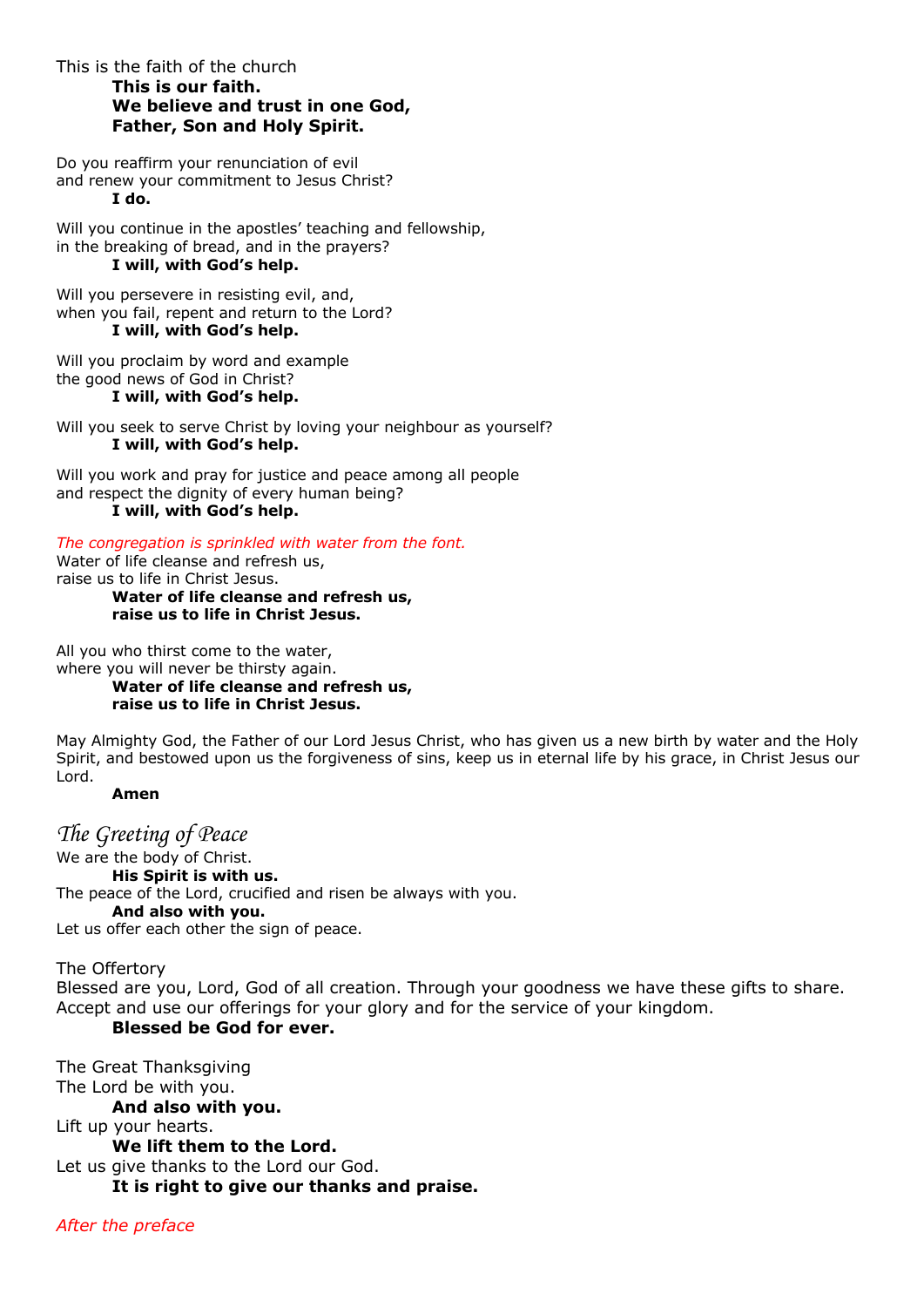**Holy, holy, holy Lord, God of power and might, heaven and earth and full of your glory. Hosanna in the highest. Blessed** X **is he that comes in the name of the Lord. Hosanna in the highest.**

Let us proclaim the mystery of faith: **Christ has died, Christ is risen, Christ will come again.** 

#### *The Great Thanksgiving concludes:*

…all glory and honour is yours, gracious Father, for ever and ever. **Amen.**

As our Saviour Christ has taught us, we are confident to pray,

**Our Father in heaven, hallowed be your name, your kingdom come, your will be done, on earth as in heaven. Give us today our daily bread. Forgive us our sins as we forgive those who sin against us. Save us from the time of trial and deliver us from evil. For the kingdom, the power, and the glory are yours now and for ever. Amen.**

The Breaking of the Bread and Communion We break this bread to share in the body of Christ. We who are many are one body,

**for we all share in the one bread.**

**Jesus, Lamb of God, have mercy on us. Jesus, bearer of our sins, have mercy on us. Jesus, redeemer of the world, grant us your peace.**

Jesus is the Lamb of God who takes away the sins of the world. Happy are those who are called to his supper.

**Lord, I am not worthy to receive you, but only say the word, and I shall be healed.** 

#### *The sacrament is administered.*

The Sending out of God's People Let us pray Eternal God, giver of life, in the breaking of the bread we know the risen Lord. May we who celebrate this holy feast walk in his risen light and bring new life to all creation.

Most loving God, **you send us into the world you love. Give us grace to go thankfully and with courage in the power of your Spirit.**

The Lord be with you. **And also with you**.

The God of peace, who brought again from the dead our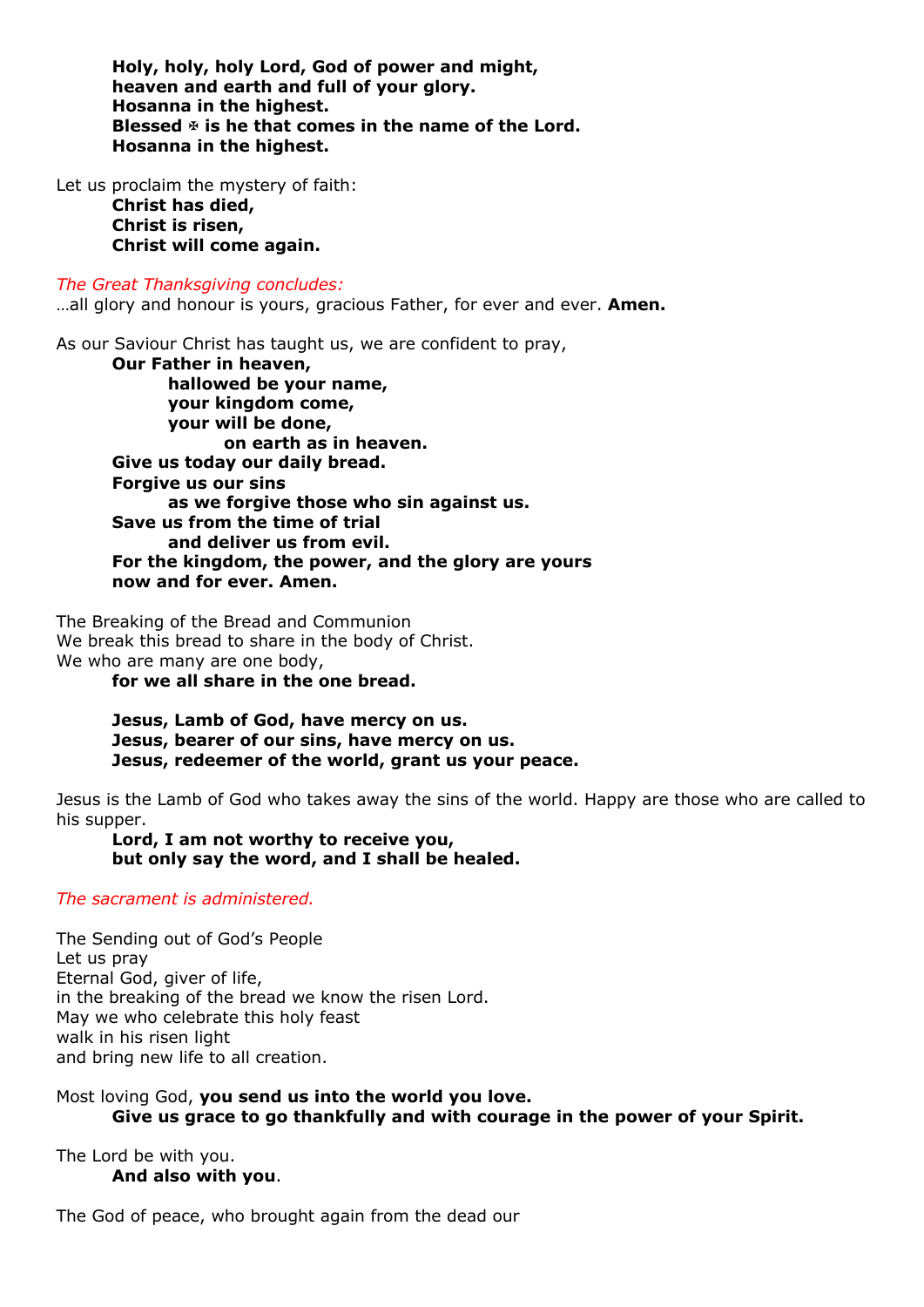Lord Jesus, the great shepherd of the sheep, through the blood of the everlasting covenant, make you perfect in every good work to do his will, working in you what is pleasing in his sight; and the blessing of God almighty, the Father,  $\ast$  the Son and the Holy Spirit, be among you and remain with you always.

**Amen.**

Go in the peace of Christ. Alleluia, alleluia. **Thanks be to God. Alleluia, alleluia.**

> Text from *A Prayer Book for Australia* (Sydney: Broughton Books, 1995) © 1995 The Anglican Church of Australia Trusts Corporation. and Services for Ash Wednesday, Palm Sunday, Maundy Thursday, Good Friday ,The Easter Vigil © 2000, The Diocesan Liturgical Committee, Diocese of Melbourne, Anglican Church of Australia

# *Reflection*

John in the opening of his Gospel proclaims that in Jesus "was life, and the life was the light of all people" (John 1:4). This light shines most brightly in the love that Jesus shows as he lays down his life for the good of all people and the whole of creation.

The account of Good Friday tells us of a darkness coming over the land as Jesus hung on the cross. It appeared that darkness had extinguished the light. But, Easter Day is the declaration that the Light of the World has not and cannot be put out. For "the light shines in the darkness, and the darkness did not overcome it (John 1:5).

The resurrection of Jesus celebrated at Easter is a declaration of the transforming power of Christ overcoming darkness and bringing hope.

We continue to see much darkness over the world. We have travelled through the darkness of Covid-19. We have seen the darkness of racism and the darkness of domestic violence and the darkness of gender inequality and the abuse of women. Thankfully, light has begun to shine on these and other areas. There has been the light of vaccine development, the light of people speaking out, the light of public awareness. Yet, more light is required.

As Christians who are being transformed by the light of Christ and empowered by his resurrection, we too are called to be lights into this darkness. We are called to share in the mission of the risen Jesus. The death and resurrection of Jesus is the reason we know that there is an answer to the darkness and brokenness of this world. There is hope and salvation. There is a light that cannot be overcome.

May you this Easter know the transforming power of the Risen Jesus, be filled with his light and so be a light to others to the glory of God our Father.

With Easter blessings,

*The Most Reverend Geoffrey Smith Primate Anglican Church of Australia*

# *News*

**Wanted: Website Manager** St Philip's website is vital to our outreach and for sharing information with each other. We need a new website manager to maintain and improve our website. This is a ministry over a period of years and is challenging and creative. As a webdeveloper, you will need a working knowledge of HTML5, CSS and basic PHP. Anyone who has studied computing or designed a website could learn these easily. Or perhaps you would like to develop a new skill? While we cannot train you in the required coding skills, we will give you a thorough briefing about the existing website. Interested? Please talk to Brian or Alistair.

The team at **St John's Care** has reported a sharp increase in demand following increases in fuel and food prices. If you are able to assist please leave your donations in the baskets at the back of the church. Pasta meals, small tins of Milo, Easter eggs, Juice poppers, Cup-a-soup and Olive oil are needed this week. Cash donations are also appreciated, please see their website www.stjohnscare.org.au/ for further information on how to contribute. Thank you.

**The Anglican Board of Mission (ABM)** is working through Action by Churches Together (ACT) Alliance an organisation set up by the World Council of Churches to support global emergency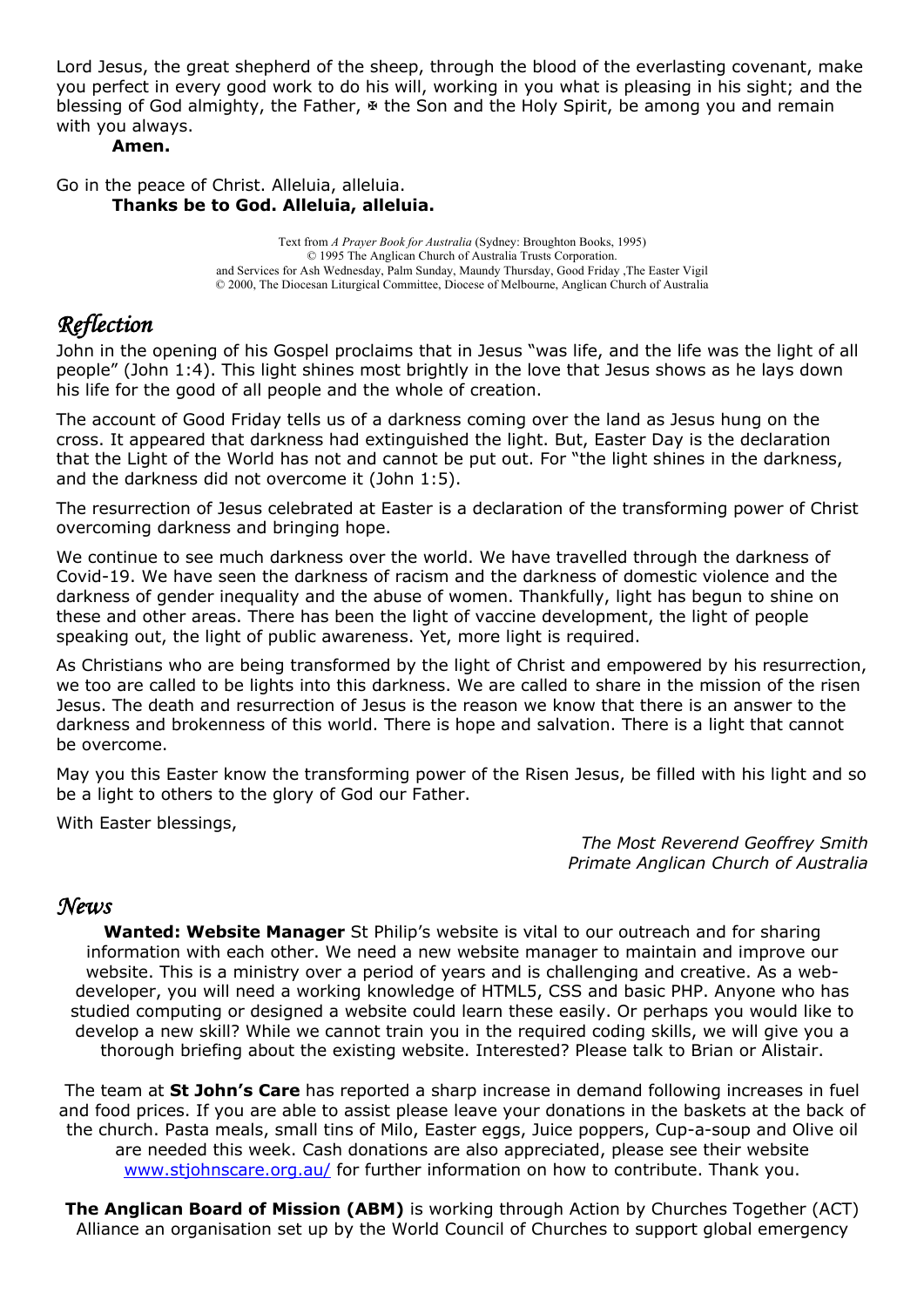relief work. ACT Alliance, has requested assistance as it seeks to respond to the escalating crisis in Ukraine. In response ABM has launched a tax deductible appeal which will not only seek to restore basic services for conflict-affected people in the Ukraine but also support refugees fleeing the Ukraine into Central Europe. To learn more or to donate, please visit the website at: www.abmission.org/ukraine

Alternatively we can support The Ukraine Crisis Appeal co-ordinated by the Anglican Relief and Development Fund Australia: https://ardfa.org.au/ukraine-crisis and The Ukraine Emergency Appeal co-ordinated by the USPG and the Church of England Diocese in Europe: https://ukraineemergency-appeal.raisely.com/

We are continuing to pray for and support the **Wontulp-Bi-Buya College** in Queensland. Please support this our National Mission if you are able, envelopes are available in the foyer. If you would like more information on the College you can visit their excellent website at https://www.wontulp.qld.edu.au/

**Pandora's Winter Collection & Markets** Saturday, 30 April – 9am to 1pm - and in addition to this there will be a Breakfast BBQ, a book stall, Better Bits, Classy Clutter, coffee & cake and mulled wine.

Also on this weekend we will celebrate our **Patronal Festival** on Sunday, 1 May with a bring and share celebratory morning tea. Save the dates!

**The April Anglican News** is now out and can be found on the Diocesan Website or at: https://stphilipsoconnor.org.au/news/anglicannews/

# *This week @ St Philip's*

| Today                          | Easter Day                                                                                                                                             |
|--------------------------------|--------------------------------------------------------------------------------------------------------------------------------------------------------|
| 6am                            | <b>Easter Vigil</b>                                                                                                                                    |
| 8.00am                         | The Easter Breakfast                                                                                                                                   |
| 9.30am                         | <b>Eucharist with Hymns</b>                                                                                                                            |
| Tuesday 19 April               | Easter Tuesday                                                                                                                                         |
| 2pm                            | Eucharist - Sir Leslie Morshead Manor                                                                                                                  |
| Thursday 21 April              | Easter Thursday                                                                                                                                        |
| 10am                           | <b>Eucharist</b>                                                                                                                                       |
| Saturday 23 April              | Easter Saturday                                                                                                                                        |
| $10am - 1pm$                   | Pandora's                                                                                                                                              |
| 11am                           | Eucharist - Kankinya                                                                                                                                   |
| Sunday 24 April<br>8am<br>10am | Second Sunday of Easter<br><b>Eucharist</b><br><b>Eucharist with Hymns</b><br>Readings: Acts 5:27-32, Psalm 118:14-29, Revelation 1:4-8, John 20:19-31 |

# *Dates for your Diary*

| Saturday 30 April  | Pandora's Winter Launch & Markets |
|--------------------|-----------------------------------|
| Sunday 1 May       | St Philip's Day                   |
| Friday 9 September | Diocesan Synod (9-11 Sept)        |